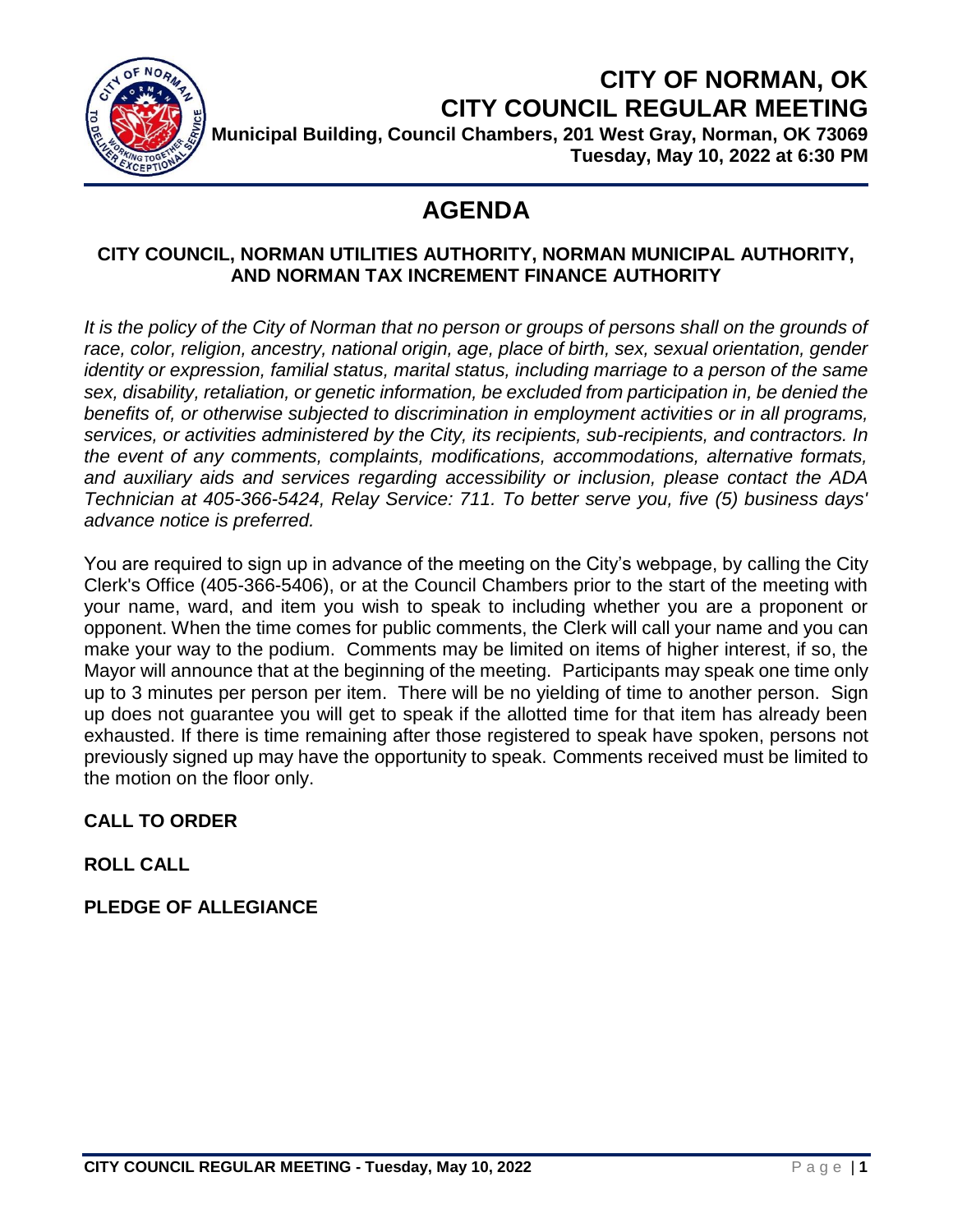#### **APPROVAL OF MINUTES**

1. CONSIDERATION OF APPROVAL, REJECTION, AMENDMENT, AND/OR POSTPONEMENT OF THE MINUTES AS FOLLOWS:

CITY COUNCIL CONFERENCE MINUTES OF AUGUST 24, 2021 CITY COUNCIL STUDY SESSION MINUTES OF JANUARY 4, 2022 CITY COUNCIL MINUTES OF MARCH 22, 2022 NORMAN UTILITIES AUTHORITY MINUTES OF MARCH 22, 2022 NORMAN MUNICIPAL AUTHORITY MINUTES OF MARCH 22, 2022 NORMAN TAX INCREMENT FINANCE AUTHORITY MINUTES OF MARCH 22, 2022

#### **AWARDS AND PRESENTATIONS**

2. RECOGNITION OF THE 2021-2022 NORMAN YOUTH COUNCIL

#### **PROCLAMATIONS**

- 3. CONSIDERATION OF ACKNOWLEDGMENT, APPROVAL, REJECTION, AMENDMENT, AND/OR POSTPONEMENT OF PROCLAMATION P-2122-32: A PROCLAMATION OF THE MAYOR OF THE CITY OF NORMAN, OKLAHOMA, PROCLAIMING SATURDAY, MAY 21, 2022, AS KIDS TO PARKS DAY IN THE CITY OF NORMAN.
- 4. CONSIDERATION OF ACKNOWLEDGMENT, APPROVAL, REJECTION, AMENDMENT, AND/OR POSTPONEMENT OF PROCLAMATION P-2122-36: A PROCLAMATION OF THE MAYOR OF THE CITY OF NORMAN, OKLAHOMA, PROCLAIMING THE MONTH OF MAY, 2022, AS ASIAN AMERICAN AND PACIFIC ISLANDER HERITAGE MONTH IN THE CITY OF NORMAN, OKLAHOMA.
- 5. CONSIDERATION OF ACKNOWLEDGMENT, APPROVAL, REJECTION, AMENDMENT, AND/OR POSTPONEMENT OF PROCLAMATION P-2122-37: A PROCLAMATION OF THE MAYOR OF THE CITY OF NORMAN, OKLAHOMA, PROCLAIMING THE MONTH OF MAY, 2022, AS JEWISH AMERICAN HERITAGE MONTH IN THE CITY OF NORMAN, OKLAHOMA.
- 6. CONSIDERATION OF ACKNOWLEDGEMENT, APPROVAL, AMENDMENT, AND/OR POSTPONEMENT OF PROCLAMATION P-2122-38: A PROCLAMATION OF THE MAYOR OF THE CITY OF NORMAN, OKLAHOMA, PROCLAIMING SUNDAY, MAY 15, 2022, AS PEACE OFFICERS MEMORIAL DAY AND THE WEEK OF MAY 15 THROUGH MAY 21, 2022, AS NATIONAL POLICE WEEK IN THE CITY OF NORMAN.
- 7. CONSIDERATION OF ACKNOWLEDGEMENT, APPROVAL, AMENDMENT, AND/OR POSTPONEMENT OF PROCLAMATION P-2122-41: A PROCLAMATION OF THE MAYOR OF THE CITY OF NORMAN, OKLAHOMA, PROCLAIMING THE WEEK OF MAY 1 THROUGH MAY 7, 2022, AS INTERNATIONAL COMPOSTING AWARENESS WEEK IN THE CITY OF NORMAN.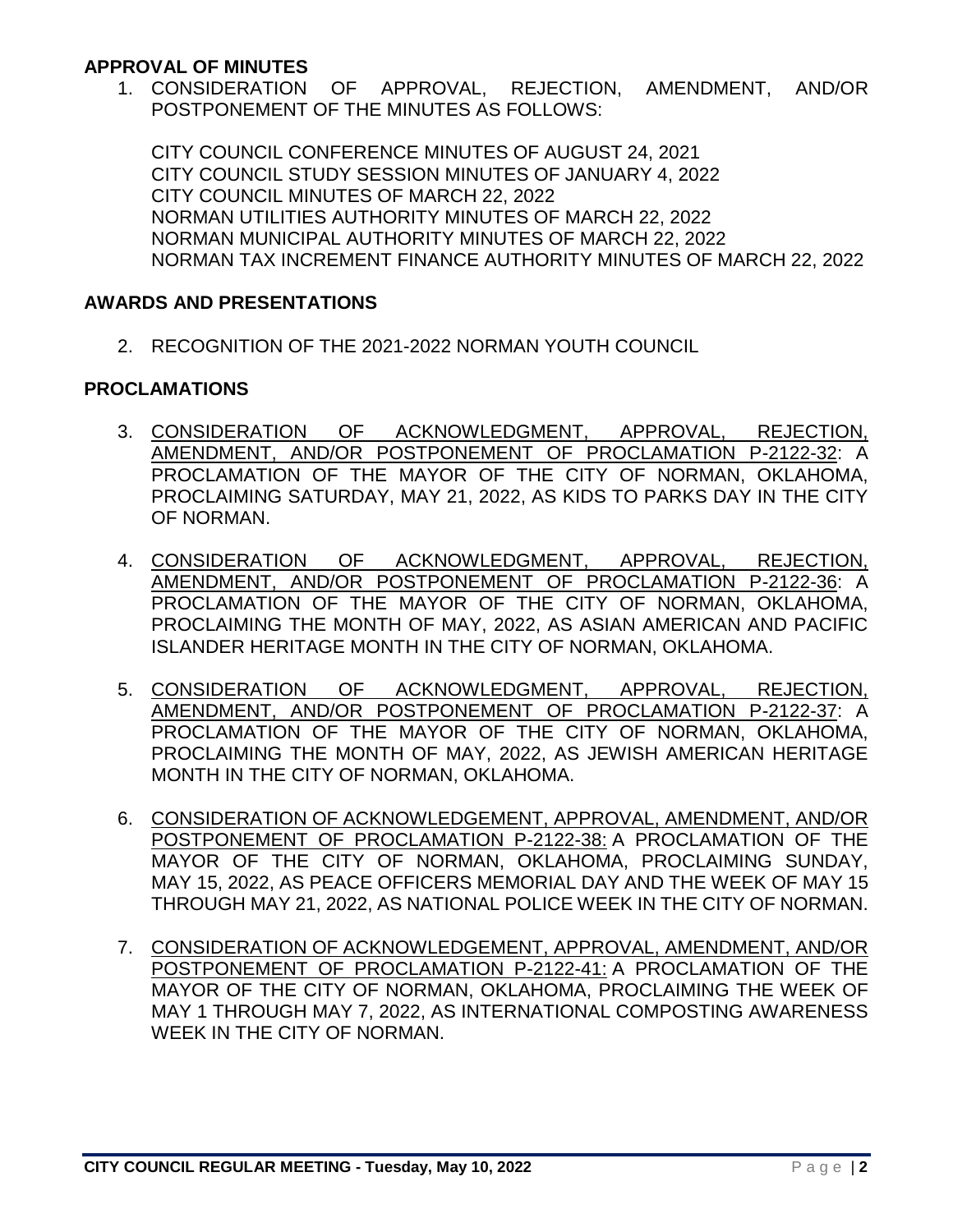- 8. CONSIDERATION OF ACKNOWLEDGMENT, APPROVAL, REJECTION, AMENDMENT, AND/OR POSTPONEMENT OF PROCLAMATION P-2122-42: A PROCLAMATION OF THE MAYOR OF THE CITY OF NORMAN, OKLAHOMA, PROCLAIMING THE MONTH OF MAY, 2022, AS BIKE MONTH AND FRIDAY, MAY 20, 2022, AS BIKE-TO-WORK DAY IN THE CITY OF NORMAN.
- 9. CONSIDERATION OF ACKNOWLEDGING RECEIPT, REJECTION, AMENDMENT, AND/OR POSTPONEMENT OF PROCLAMATION P-2122-43: A PROCLAMATION OF THE MAYOR OF THE CITY OF NORMAN, OKLAHOMA, PROCLAIMING THE WEEK OF MAY 9 THROUGH MAY 13, 2022, AS ECONOMIC DEVELOPMENT WEEK IN THE CITY OF NORMAN.

### **COUNCIL ANNOUNCEMENTS**

### **CONSENT DOCKET**

This item is placed on the agenda so that the City Council, by unanimous consent, can designate those routine agenda items that they wish to be approved or acknowledged by one motion. If any item proposed does not meet with approval of all Councilmembers, that item will be heard in regular order. Staff recommends that Item 10 through Item 22 be placed on the consent docket.

### **First Reading Ordinance**

10. CONSIDERATION OF APPROVAL, ACCEPTANCE, REJECTION, AMENDMENT, AND/OR POSTPONEMENT OF ORDINANCE O-2122-41 UPON FIRST READING BY TITLE AN ORDINANCE OF THE COUNCIL OF THE CITY OF NORMAN, OKLAHOMA, AMENDING SECTION 460 OF CHAPTER 22 OF THE CODE OF THE CITY OF NORMAN SO AS TO REMOVE PART OF THE SOUTHEAST QUARTER (SE/4) OF SECTION NINETEEN (19), TOWNSHIP NINE (9) NORTH, RANGE TWO (2) WEST OF THE INDIAN MERIDIAN, CLEVELAND COUNTY, OKLAHOMA, FROM THE R-1, SINGLE FAMILY DWELLING DISTRICT, AND PLACE SAME IN THE SPUD, SIMPLE PLANNED UNIT DEVELOPMENT DISTRICT; AND PROVIDING FOR THE SEVERABILITY THEREOF. (NORTH OF 1700 NORTH PORTER AVENUE)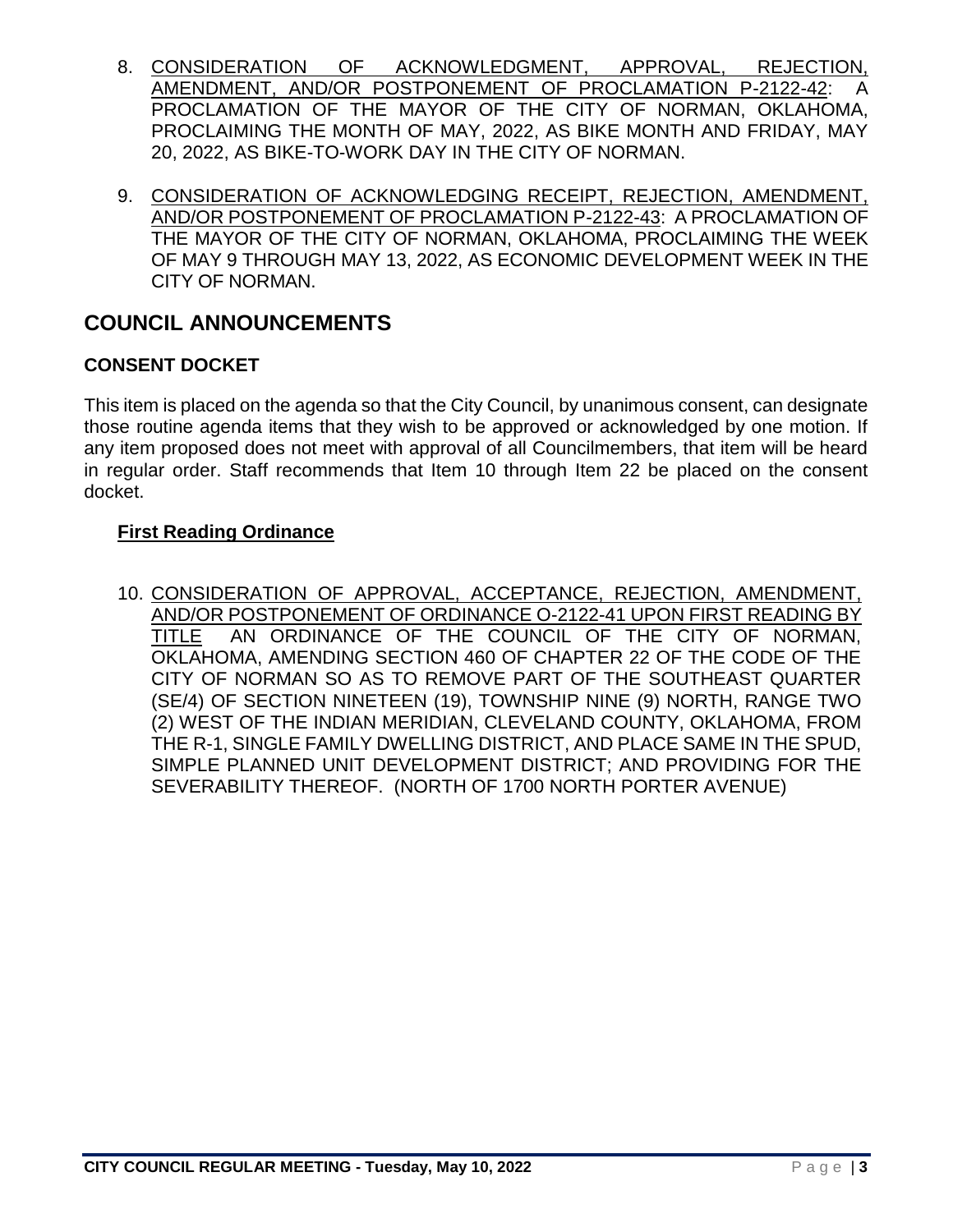11. CONSIDERATION OF ADOPTION, REJECTION, AMENDMENT OR POSTPONEMENT OF ORDINANCE O-2122-45 UPON READING BY TITLE:: AN ORDINANCE OF THE COUNCIL OF THE CITY OF NORMAN, OKLAHOMA AMENDING ARTICLE II, SECTION 1 OF THE CHARTER OF THE CITY OF NORMAN BY INCREASING THE STIPEND RECEIVED BY COUNCILMEMBERS AND THE MAYOR AND CREATING A COMPENSATION COMMISSION; AMENDING SECTIONS 2, 5, 6, AND 14 OF ARTICLE II OF THE CHARTER OF THE CITY OF NORMAN TO INCREASE COUNCILMEMBER TERMS FROM TWO TO THREE YEARS BEGINNING WITH THE 2026 ELECTIONS, CHANGING THE BEGINNING OF THE COUNCILMEMBER AND MAYORAL TERMS TO FOLLOW THE DESIGNATED RUN-OFF ELECTION DATE BEGINNING WITH THE 2025 WARD ELECTIONS AND THE 2028 MAYORAL ELECTION, AND REQUIRING WARD REPRESENTATIVES TO LIVE IN THE WARD SIX MONTHS PRIOR TO SEEKING ELECTION AND PROVIDING EXCEPTIONS WHEN WARD BOUNDARIES CHANGE; AMENDING SECTION 22 OF ARTICLE II OF THE CHARTER OF THE CITY OF NORMAN TO CLARIFY THAT VACANCIES ON COUNCIL FILLED BY COUNCIL VOTE SHALL BE FILLED FOR THE REMAINDER OF THE TERM IN QUESTION; ADDING ARTICLE V PROVIDING FOR THE CREATION OF THE OFFICE OF THE CITY AUDITOR, PROVIDING FOR THE APPOINTMENT AND REMOVAL OF THE CITY AUDITOR BY CITY COUNCIL, SETTING FOR THE DUTIES OF THE CITY AUDITOR, AND PROVIDING FOR THE RENUMBERING OF SUBSEQUENT ARTICLES; AMENDING SECTION 2 OF ARTICLE VII PROVIDING FOR THE APPOINTMENT AND REMOVAL OF THE CITY ATTORNEY BY CITY COUNCIL INSTEAD OF THE CITY MANAGER; AMENDING SECTION 1 OF ARTICLE IX TO INCREASE THE NUMBER OF BOARD MEMBERS ON THE NORMAN REGIONAL HOSPITAL AUTHORITY FROM NINE TO ELEVEN AND ALLOWING A MAXIMUM OF TWO BOARD MEMBERS TO BE APPOINTED FROM OTHER COMMUNITIES; AMENDING SECTIONS 1, 2, 3, 4 AND 5 OF ARTICLE XIII OF THE CHARTER OF THE CITY OF NORMAN TO LIMIT THE TIME OF COMMENCING RECALL PROCEEDINGS, TO MODIFY THE PROCESS TO BE CONSISTENT OKLAHOMA STATE LAW, AND TO ALLOW FOR ADDITIONAL TIME TO REVIEW PETITIONS WHEN MULTIPLE PETITIONS ARE RECEIVED; AMENDING SECTION 2 OF ARTICLE XVI TO ALLOW CITY COUNCIL TO IMPOSE A MAXIMUM THREE PERCENT (3%) INCREASE IN UTILITY RATES ONLY AFTER A RATE STUDY AND A RECOMMENDATION FROM A UTILITY RATE COMMISSION; AND AMENDING SECTIONS 2, 3, 4 AND 5 OF ARTICLE XX MODIFYING DEADLINES AND PROCESS FOR THE REAPPORTIONMENT AD HOC COMMITTEE IN CONSIDERATION OF THE STATE'S TIMELINE FOR MODIFYING PRECINCT BOUNDARIES AND LIMITING COUNCIL'S ACTION ON THE COMMITTEE'S RECOMMENDATION; AND PROVIDING FOR THE SEVERABILITY THEREOF.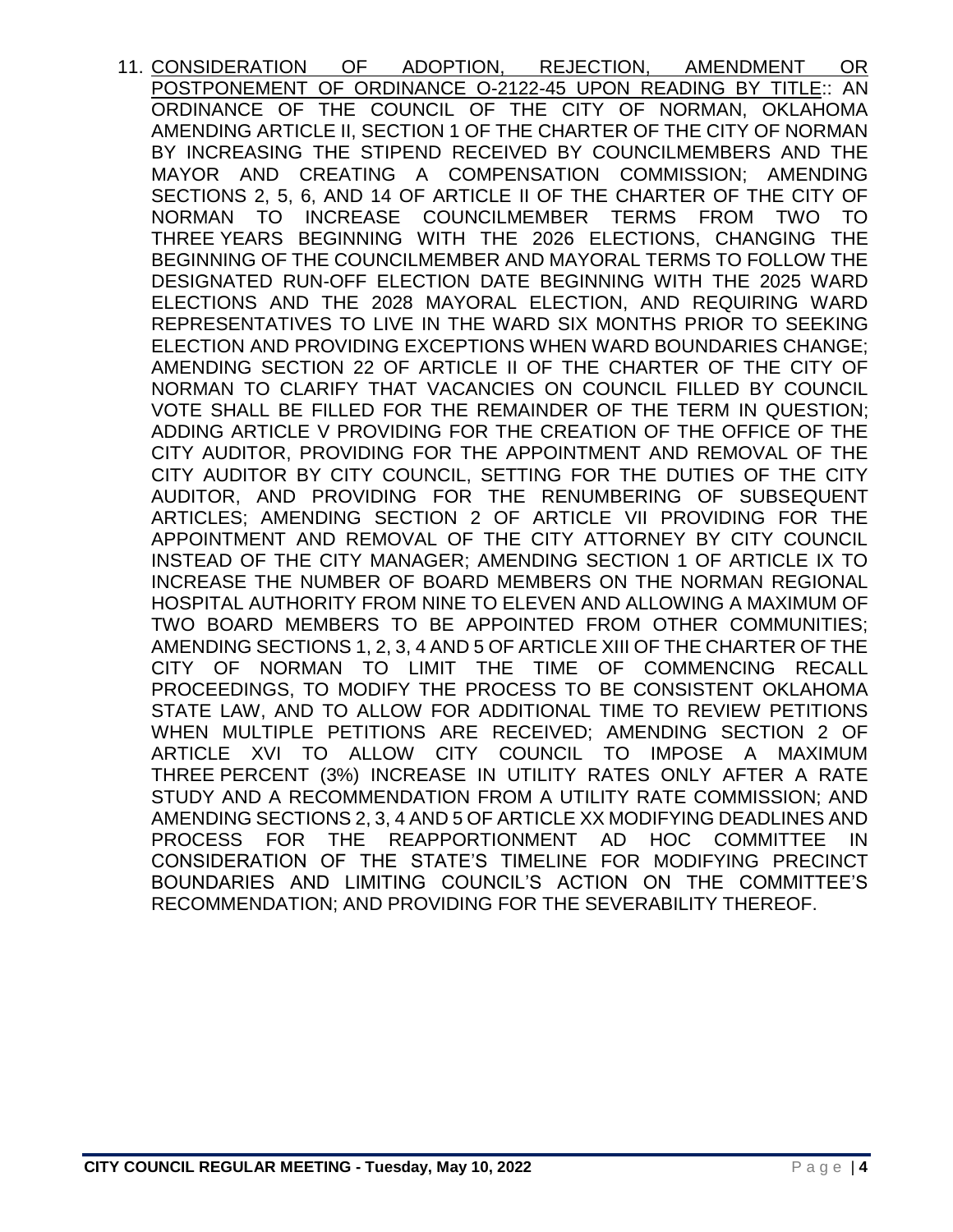12. CONSIDERATION OF ADOPTION, REJECTION, AMENDMENT OR POSTPONEMENT OF ORDINANCE O-2122-46 UPON FIRST READING BY TITLE: AN ORDINANCE OF THE COUNCIL OF THE CITY OF NORMAN, OKLAHOMA, AUTHORIZING THE CALLING AND HOLDING OF A SPECIAL ELECTION IN THE CITY OF NORMAN, COUNTY OF CLEVELAND, STATE OF OKLAHOMA, ON THE 23RD DAY OF AUGUST, 2022, FOR THE PURPOSE OF SUBMITTING TO THE REGISTERED VOTERS OF THE CITY OF NORMAN THE QUESTION OF APPROVING OR REJECTING ORDINANCE O-2122-45, WHICH ORDINANCE AMENDS ARTICLE II, SECTION 1 OF THE CHARTER OF THE CITY OF NORMAN BY INCREASING THE STIPEND RECEIVED BY COUNCILMEMBERS AND THE MAYOR AND CREATING A COMPENSATION COMMISSION; AMENDS SECTIONS 2, 5, 6, AND 14 OF ARTICLE II OF THE CHARTER OF THE CITY OF NORMAN TO INCREASE COUNCILMEMBER TERMS FROM TWO TO THREE YEARS BEGINNING WITH THE 2026 ELECTIONS, CHANGING THE BEGINNING OF THE COUNCILMEMBER AND MAYORAL TERMS TO FOLLOW THE DESIGNATED RUN-OFF ELECTION DATE BEGINNING WITH THE 2025 WARD ELECTIONS AND THE 2028 MAYORAL ELECTION, AND REQUIRING WARD REPRESENTATIVES TO LIVE IN THE WARD SIX MONTHS PRIOR TO SEEKING ELECTION AND PROVIDING EXCEPTIONS WHEN WARD BOUNDARIES CHANGE; AMENDS SECTION 22 OF ARTICLE II OF THE CHARTER OF THE CITY OF NORMAN TO CLARIFY THAT VACANCIES ON COUNCIL FILLED BY COUNCIL VOTE SHALL BE FILLED FOR THE REMAINDER OF THE TERM IN QUESTION; ADDS ARTICLE V PROVIDING FOR THE CREATION OF THE OFFICE OF THE CITY AUDITOR, PROVIDING FOR THE APPOINTMENT AND REMOVAL OF THE CITY AUDITOR BY CITY COUNCIL, SETTING FOR THE DUTIES OF THE CITY AUDITOR, AND PROVIDING FOR THE RENUMBERING OF SUBSEQUENT ARTICLES; AMENDS SECTION 2 OF ARTICLE VII PROVIDING FOR THE APPOINTMENT AND REMOVAL OF THE CITY ATTORNEY BY CITY COUNCIL INSTEAD OF THE CITY MANAGER; AMENDS SECTION 1 OF ARTICLE IX TO INCREASE THE NUMBER OF BOARD MEMBERS ON THE NORMAN REGIONAL HOSPITAL AUTHORITY FROM NINE TO ELEVEN AND ALLOWING A MAXIMUM OF TWO BOARD MEMBERS TO BE APPOINTED FROM OTHER COMMUNITIES; AMENDS SECTIONS 1, 2, 3, 4 AND 5 OF ARTICLE XIII OF THE CHARTER OF THE CITY OF NORMAN TO LIMIT THE TIME OF COMMENCING RECALL PROCEEDINGS, TO MODIFY THE PROCESS TO BE CONSISTENT OKLAHOMA STATE LAW, AND TO ALLOW FOR ADDITIONAL TIME TO REVIEW PETITIONS WHEN MULTIPLE PETITIONS ARE RECEIVED; AMENDS SECTION 2 OF ARTICLE XVI TO ALLOW CITY COUNCIL TO IMPOSE A MAXIMUM THREE PERCENT (3%) INCREASE IN UTILITY RATES ONLY AFTER A RATE STUDY AND A RECOMMENDATION FROM A UTILITY RATE COMMISSION; AND AMENDS SECTIONS 2, 3, 4 AND 5 OF ARTICLE XX MODIFYING DEADLINES AND PROCESS FOR THE REAPPORTIONMENT AD HOC COMMITTEE IN CONSIDERATION OF THE STATE'S TIMELINE FOR MODIFYING PRECINCT BOUNDARIES AND LIMITING COUNCIL'S ACTION ON THE COMMITTEE'S RECOMMENDATION; AND PROVIDING FOR THE SEVERABILITY THEREOF.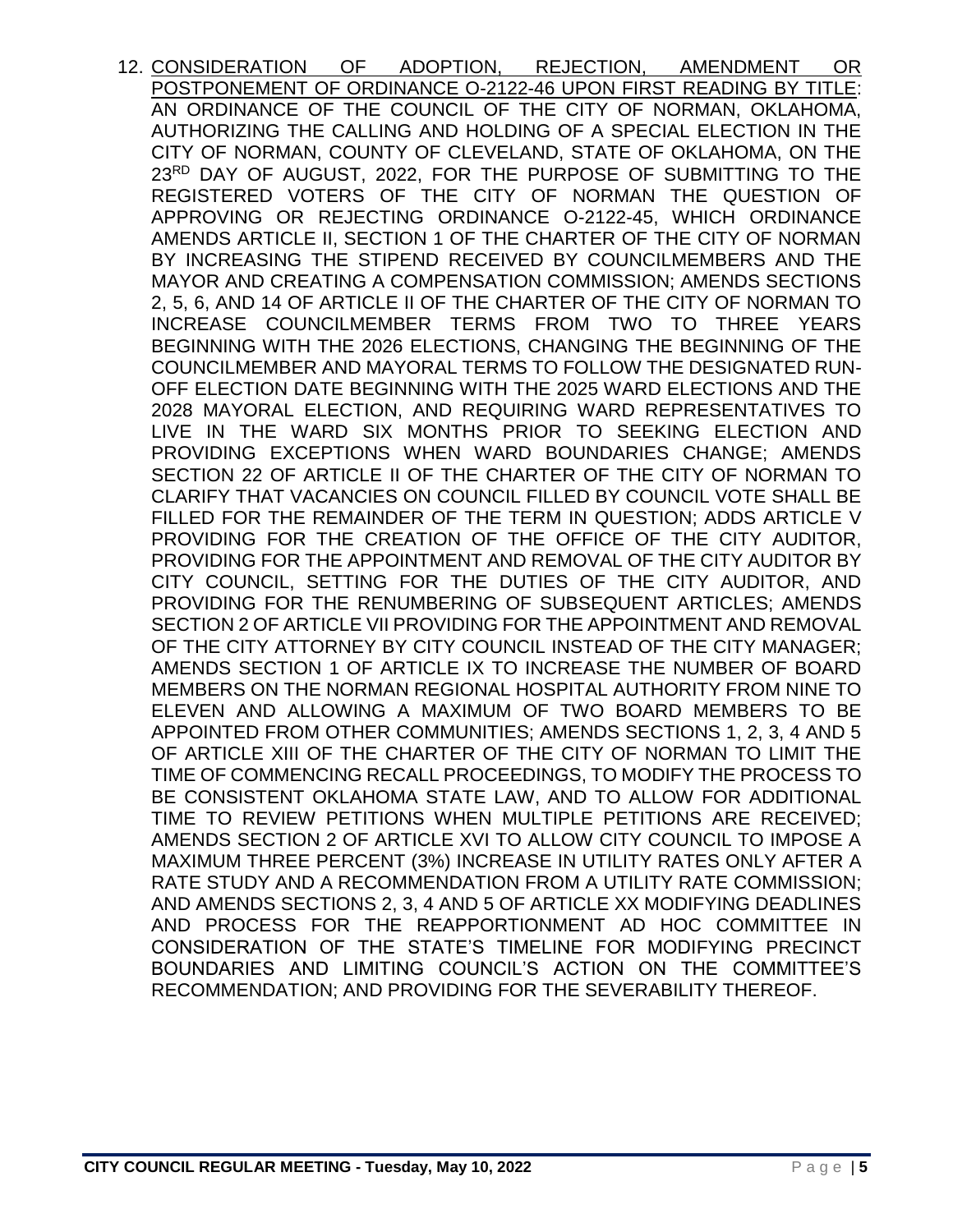#### **Reports/Communications**

13. CONSIDERATION OF SUBMISSION, ACKNOWLEDGEMENT, APPROVAL, REJECTION, AMENDMENT, AND/OR REJECTION OF RECEIPT OF THE CITY MANAGER'S CONTRACT AND CHANGE ORDER REPORT AND DIRECTING THE FILING THEREOF.

#### **Certificate of Survey**

- 14. CONSIDERATION OF APPROVAL, ACCEPTANCE, REJECTION, AMENDMENT, AND/OR POSTPONEMENT OF NORMAN RURAL CERTIFICATE OF SURVEY COS-2122-10: FOR ECHAD WAY ESTATES WITH A VARIANCE IN THE PRIVATE ROAD WIDTH REQUIREMENT FROM 20-FEET TO 12-FEET AND EASEMENT E-2122-61 (LOCATED ONE-HALF MILE EAST OF 84TH AVENUE N.E. ON THE NORTH SIDE OF TECUMSEH ROAD.)
- 15. CONSIDERATION OF APPROVAL, ACCEPTANCE, REJECTION, AMENDMENT, AND/OR POSTPONEMENT OF NORMAN RURAL CERTIFICATE OF SURVEY COS-2122-12: FOR HALEY ESTATES II AND EASEMENTS E-2122-62, E-2122-63, AND E-2122-64. (LOCATED AT THE NORTHWEST CORNER OF LINDSEY STREET AND 60TH AVENUE SE.)

### **Contracts**

- 16. CONSIDERATION OF AUTHORIZATION, APPROVAL, ACCEPTANCE, REJECTION, AMENDMENT, AND/OR POSTPONEMENT OF EXPENDITURE NO ONE UNDER CONTRACT K-1920-63: BY AND BETWEEN THE CITY OF NORMAN, OKLAHOMA, AND THE MCKINNEY PARTNERSHIP ARCHITECTS, P.C. IN THE AMOUNT OF \$111,475 TO PROVIDE PROFESSIONAL ARCHITECTURAL AND ENGINEERING SERVICES FOR THE RENOVATION OF REAL PROPERTY LOCATED AT 320 EAST COMANCHE STREET.
- 17. CONSIDERATION OF APPROVAL, ACCEPTANCE, REJECTION, AMENDMENT, AND/OR POSTPONEMENT OF CHANGE ORDER NO. TWO TO CONTRACT K-2122-3: BY AND BETWEEN THE CITY OF NORMAN, OKLAHOMA, AND RDNJ, L.L.C., D/B/A A-TECH PAVING, DECREASING THE CONTRACT AMOUNT BY \$28,073.69 FOR A REVISED AMOUNT OF \$825,812.30 FOR THE URBAN CONCRETE PROJECT, FYE 2022 LOCATIONS, BID 2, FINAL ACCEPTANCE OF THE PROJECT, AND FINAL PAYMENT IN THE AMOUNT OF \$41,256.72.
- 18. CONSIDERATION OF APPROVAL, ACCEPTANCE, REJECTION, AMENDMENT AND/OR POSTPONEMENT OF BID 2122-54; CONTRACT K-2122-95: BY AND BETWEEN THE CITY OF NORMAN, OKLAHOMA, AND EMC SERVICES, INC., IN THE AMOUNT OF \$169,619 FOR THE FLOOD AVENUE SIDEWALK CONSTRUCTION PROJECT FROM GRAY STREET TO DAKOTA STREET, PERFORMANCE BOND B-2122-68, STATUTORY BOND B-2122-69, MAINTENANCE BOND MB-2122-50, AND RESOLUTION R-2122-90 GRANTING TAX-EXEMPT STATUS.